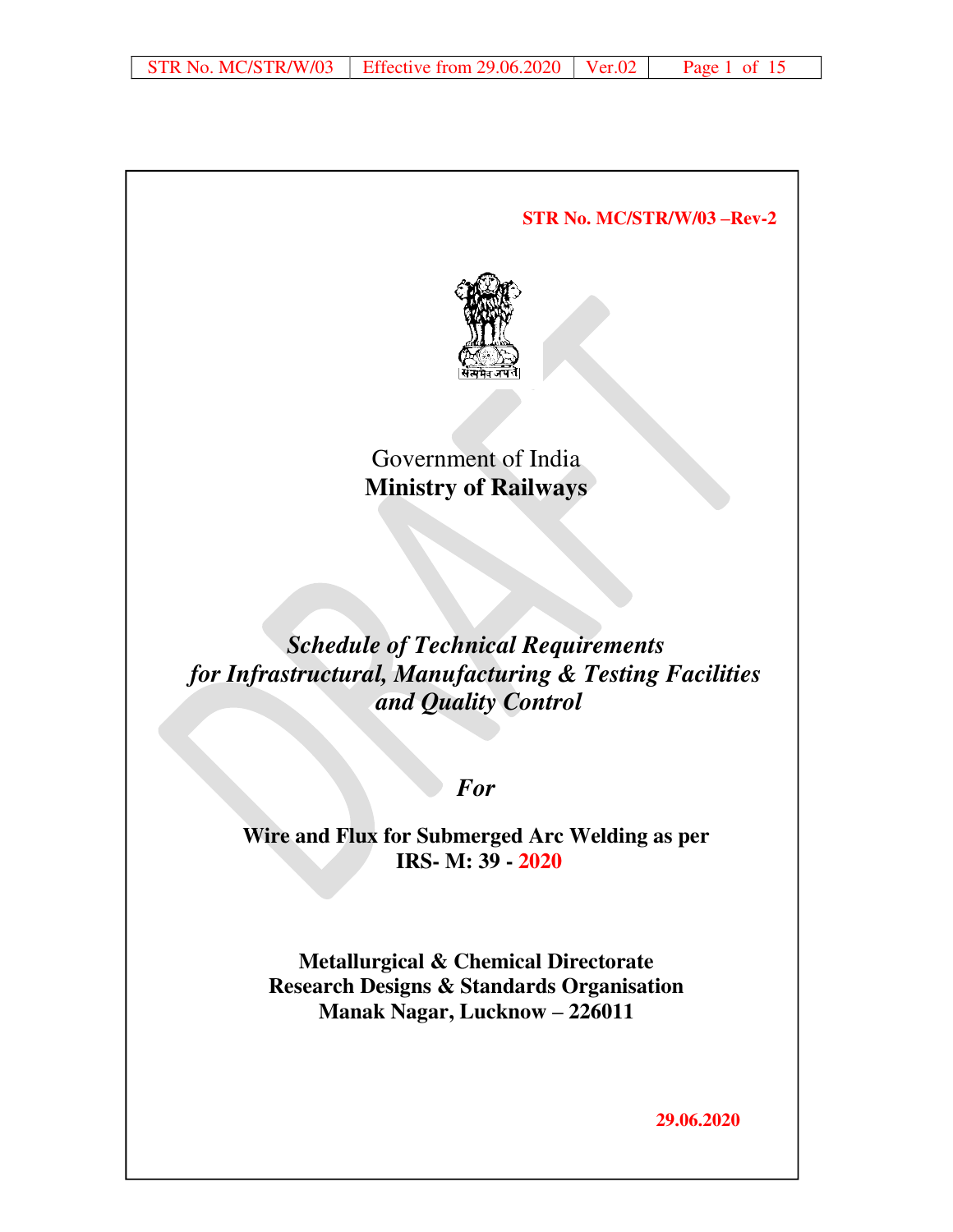## **1.0 SCOPE**

 This schedule covers the technical requirements for manufacture of Wire and Flux for Submerged Arc Welding (SAW) as per IRS–M–39-20.

1.1 The welding consumables for submerged arc welding have been grouped as below on the basis of infrastructure facilities, manufacturing process, quality control and application at users end.

| <b>Group VIII A</b> | SAW Wire, Class $W_1$ , $W_2$ , $W_3$ , $W_4$ , $W_5$ |
|---------------------|-------------------------------------------------------|
| <b>Group VIII B</b> | SAW Flux, Class $F_1$ , $F_2$ , $F_3$ , $F_4$ , $F_5$ |

# 1.2 **FRESH APPROVAL** :

 The firms seeking for approval at RDSO shall apply a minimum of following classes in each groups and will have to qualify all the items of applied group:

| Group No.       | <b>Minimum Class applied</b>                                    |
|-----------------|-----------------------------------------------------------------|
| $Group-VIII$ A  | $(W_1) + (W_2 \text{ or } W_3 \text{ or } W_4 \text{ or } W_5)$ |
| $Group - VII B$ | $(F_1) + (F_2 \text{ or } F_3 \text{ or } F_4 \text{ or } F_5)$ |

- 1.3 The firm should have the experience of at least three (3) years of manufacturing and supplying/ exporting the applied welding consumables to the industries manufacturing earth moving equipments, marine industries and thermal power plants ( Enclose documentary evidences)
- 1.4 The firm should have annual turn over of minimum one (1) crore
- 1.5 The details of Manufacturing & testing facilities shall be submitted in format of Annexure to STR as per Annex-I
- 1.6 The details about applied items and its test results as per Annex-III , IV&V

# **2.0 REQUIREMENTS FOR SAW WIRE ( Class W1, W2 , W3 , W4 , W5 )**

# 2.1 **GENERAL**

- 2.1.1 The firm should have well illuminated and ventilated covered shed with sufficient height and space for performing various manufacturing activities like Decoiling, Wire drawing, Wet wire drawing, Pickling, Washing, Copper Coating, Finished drawing, Spooling, Packing etc.
- 2.1.2 Separate identified area for storage of raw materials and finished product and scraps.
- 2.1.3 Separate quality control laboratory for physical and chemical testing.
- 2.1.4 Humidity chamber for storage stability & corrosion test.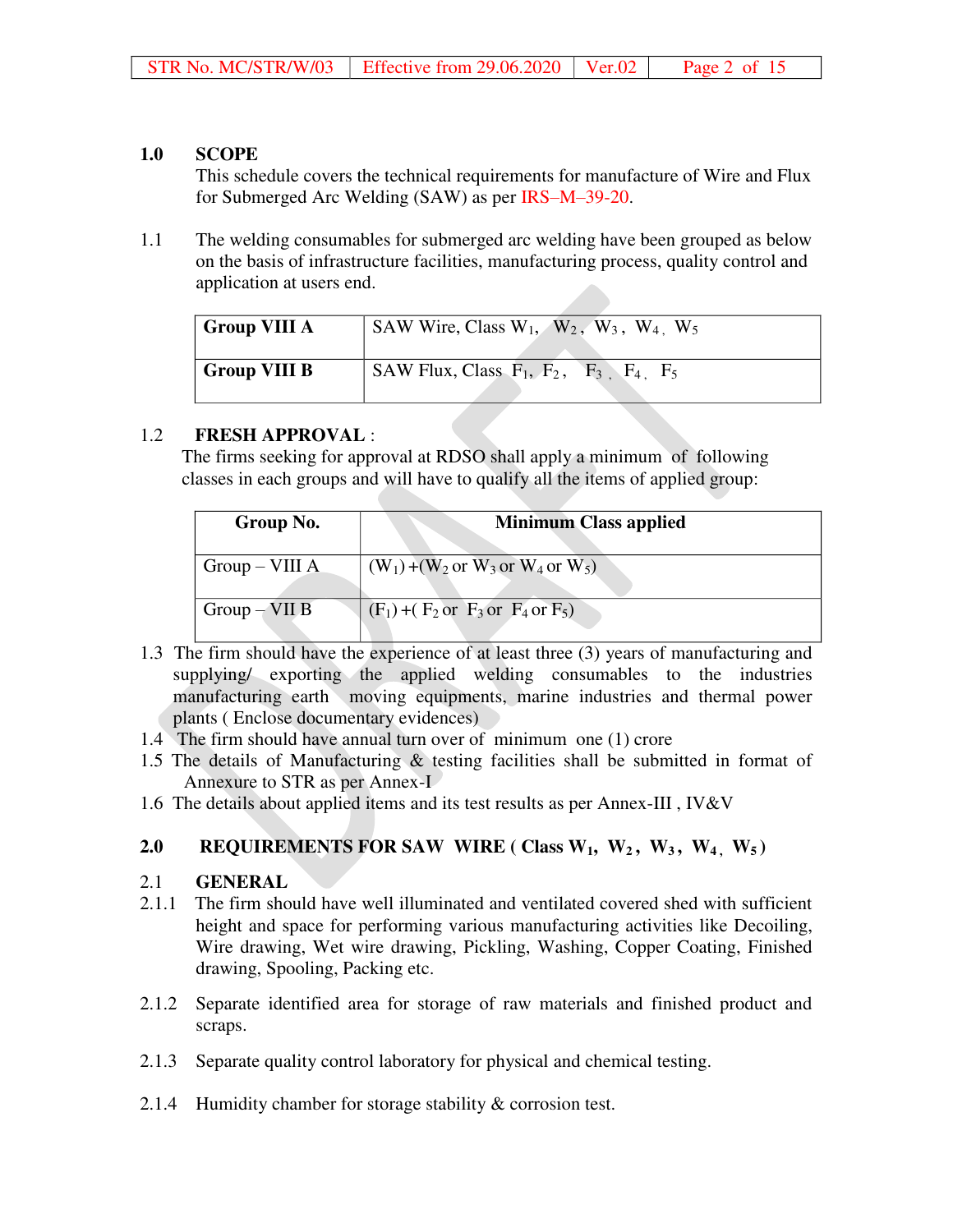## **2.2 MINIMUM PRODUCTION FACILITIES**

The firm should have the following facilities:

- 2.2.1 Wire drawing and Copper coating facilities consisting of Decoiler, Wire drawing set, Pickling bath, Washing bath , Coppering bath, Rinsing bath, Finish drawing and Coiling arrangement
- 2.2.2 Butt welding machine of suitable capacity for joining wires.
- 2.2.3 Automatic Spooling machine for winding of wire.
- 2.2.4 Weighing facilities.
- 2.2.5 Packing facilities as per clause 4.4 of IRS–M–39-20.

## **2.3 TESTING FACILITIES**

#### **2.3.1 GENERAL**

- 2.3.1.1 The firm should have duly calibrated micrometer with least count 0.01mm. for measurement of diameter of wire.
- 2.3.1.2 The firm should have arrangement for measurement of copper coating thickness of wire by colorimeter/wet analysis method.
- 2.3.1.3 The firm should have SAW (Submerged Arc Welding) machine of capacity minimum 500 Ampere and nozzle of various sizes for carrying out performance test of wire.

## **2.3.2 MECHANICAL TESTING OF WIRE**

2.3.2.1 The firm should have one duly calibrated universal testing machine of capacity 5 MT min. for carrying out UTS of finished wire.

## **2.3.3 CHEMICAL TESTING**

2.3.3.1 The firm should have chemical testing laboratory consisting of Carbon-Sulphur determination apparatus, Chemical balance, Hot plate, Muffle furnace (800ºC), Electric oven, Barometer, Hygrometer, Platinum crucible, Glass-wares and Chemicals.

# **3.0 REQUIREMENTS FOR SUBMERGED ARC WELDING FLUX(F1,F2,F3,F4,&F5)**

## **3.1 GENERAL**

3.1.1 The firm manufacturing **agglomerated** flux should have well illuminated and ventilated covered shed with sufficient height and space for various manufacturing activities consisting of weighing of flux ingredients, Dry mixing, Wet mixing, Agglomerating, Sieving of final product, Weighing of final flux product and Packing.

The firm manufacturing **fused** flux should have well illuminated and ventilated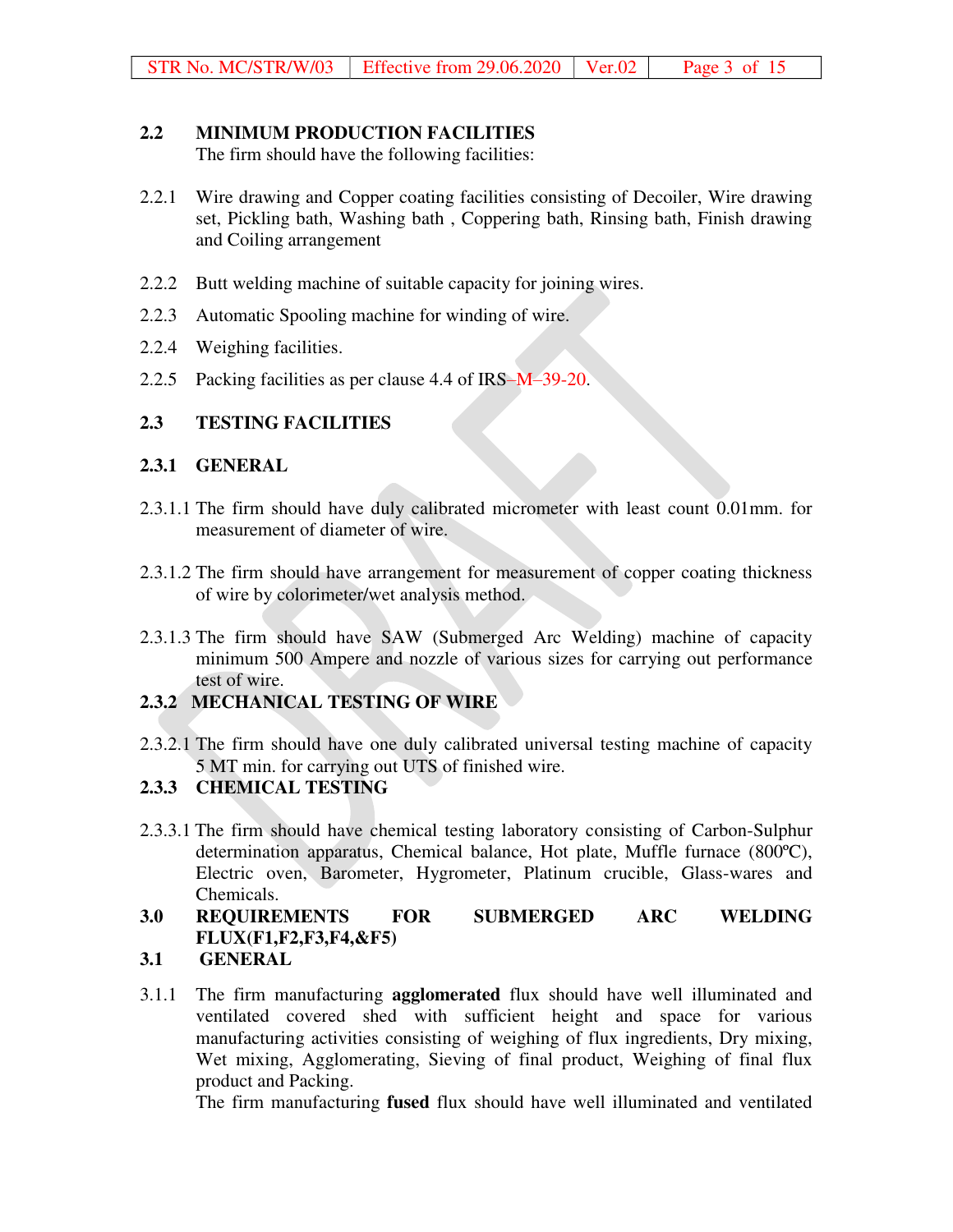covered shed with sufficient height and space for various manufacturing activities consisting of melting in a furnace, quenching, drying, crushing of lump flux, sieving of final product, weighing and packing.

- 3.1.2 The firm should have separate identified area for storage of raw material, finished product and scrap.
- 3.1.3 The firm should have separate welding room for performance test and test weld preparations.
- 3.1.4 The firm should have separate laboratory for physical and chemical testing of raw material and weld metal.
- 3.1.5 The firm should have mechanical testing laboratory for carrying out mechanical test of weld metal.
- 3.1.6 Machining facilities at same location for preparation of test pieces from weld assembly
- i) Lathe Machine for preparation of All Weld tensile test pieces.
- ii) Shaping Machine for shaping of test pieces, edge preparations on plates & back gouging of welds.
- iii) V-notch cutter with gauge for cutting of V notch on impact test pieces.
- iv) Power Hacksaw

#### **3.2 MINIMUM MANUFACTURING FACILITIES**

#### **3.2.1 Requirement for Agglomerated Flux**

The firm should have following machines/equipment

- 3.2.1.1 Sieve (B.S. Mesh size 10 or equivalent) for coarse screening of raw material.
- 3.2.1.2 Dry mixer, capacity 100 Kg. minimum, (generally electrically operated).
- 3.2.1.3 Wet mixer, capacity 100 Kg. minimum, (generally electrically operated).
- 3.2.1.4 Drying Oven,  $200^{\circ}$ C, electrically operated of suitable capacity.
- 3.2.1.5 Agglomerating Furnace,  $600^{\circ}$ C of suitable capacity with automatic temperature control.
- 3.2.1.6 Sieving set of B.S. mesh size 10, 40, 100 mesh or equivalent for sieving of finished product.
- 3.2.1.7 Packing arrangement as per **clause 5.6.2** or **alternatively as per Clause 5.6.3 to IRS- M- 39 –20.**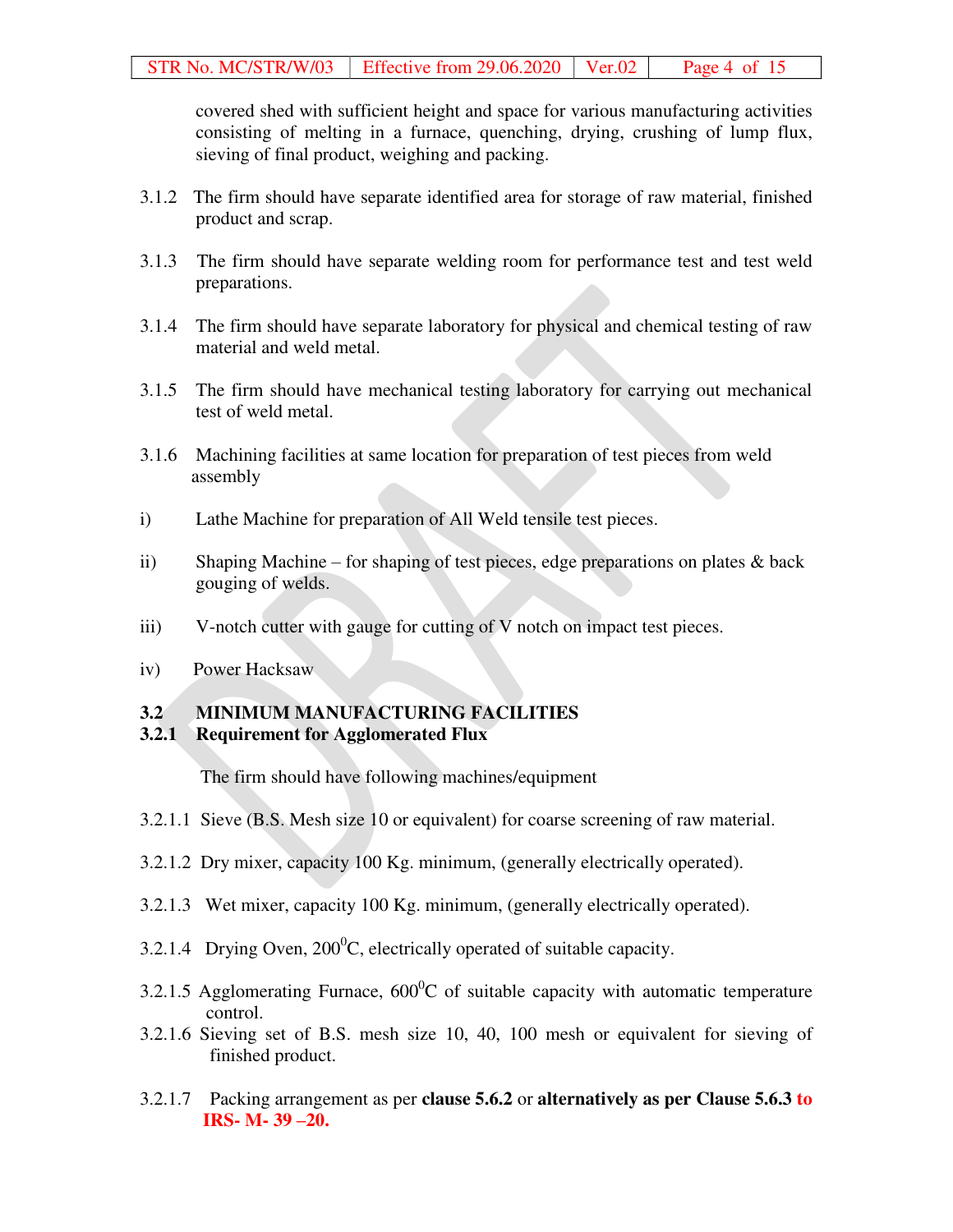## **3.2.2 Requirement for fused Flux**

The firm should have following machines/equipment

- 3.2.2.1 Sieve (B.S. Mesh size 10) for coarse screening of raw material.
- 3.2.2.2 Dry mixer, capacity 100 Kg. minimum, (generally electrically operated).
- 3.2.2.3 Oil fired/Gas fired/Electric melting furnace,  $1500^0C$  min. of adequate capacity, for melting of charged dry mix.
- 3.2.2.4 Quenching System consisting of Quenching Tanks with arrangement of continuous flow of water for effective quenching of melted flux.
- 3.2.2.5 Crushing Arrangement, Gyratory/Jaw crusher to crush the lumps to the required grain size.
- 3.2.2.6 Drying oven,  $200^{\circ}$ C, of suitable capacity for drying of crushed flux.
- 3.2.2.7 Sieving set of B.S. mesh size 10, 40, 100 mesh or equivalent for sieving of finished product.
- 3.2.2.8 Packing arrangement as per **clause 5.6.2** or **alternatively as per Clause 5.6.3 to IRS- M- 39 –20.**

## **3.3 TESTING FACILITIES**

#### **3.3.1 GENERAL**

- 3.3.1.1 The firm should have facilities for determination of grain size distribution of flux, measurement of tap density and moisture content of flux.
- 3.3.1.2 The firm should have facilities for determination of Basicity Index of flux by XRF method or by Chemical Analysis method.
- 3.3.1.3 The firm should have SAW machine of capacity 1000 Amp. for performance test and welding of test weld samples.
- 3.3.1.4 Radiographic( $X$  –Rays or Gama Rays) test facility (Applicable for firms applying for radiographic Quality welding consumables)
- 3.3.1.5 Metallurgical Microscope

## **3.3.2 MECHANICAL TESTING**

- 3.3.2.1 The firm should have Universal Testing Machine of capacity 20MT min. with necessary attachment for measuring Yield Load and Breaking Load and carrying out Bend Test. The machine should be calibrated by a recognized agency and the firm should have valid calibration certificate.
- 3.3.2.2 The firm should have duly calibrated Impact Testing Machine capacity 30 kgfm (Charpy 'V' notch type test piece) with testing facilities at room temperature, 0ºC, -20ºC and -46ºC depending upon the requirement of the product offered.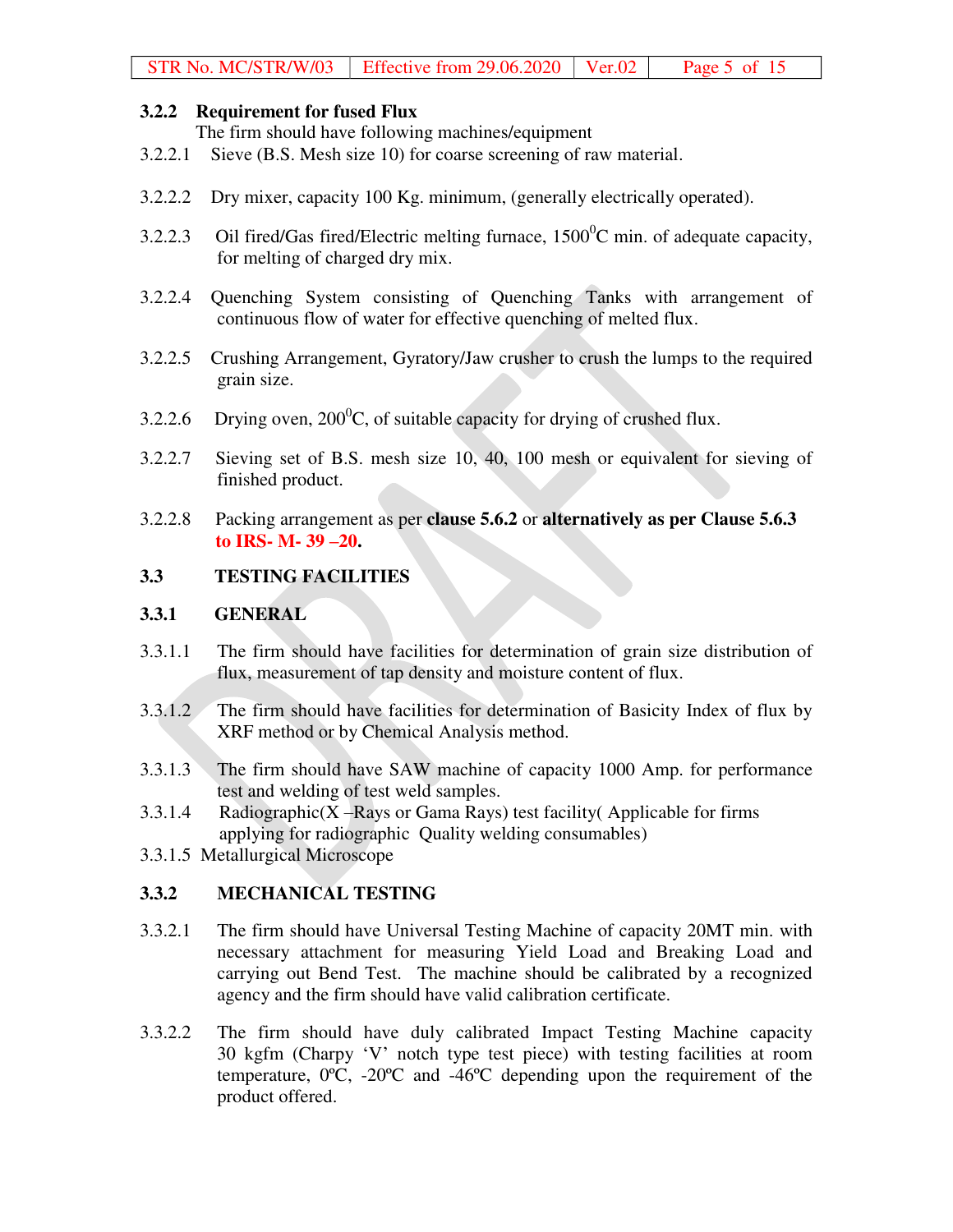#### **3.3.3 CHEMICAL TESTING**

- 3.3.3.1 The firm should have chemical testing laboratory for chemical analysis of raw materials and weld metal.
- 3.3.5.2 The chemical laboratory should consist of Carbon-Sulphur determination apparatus, chemical balance, hot plate, muffle furnace (800ºC), electric oven, barometer, hygrometer, platinum crucible, glass wares and chemicals.
- Note: Use of Spectrometer or any other modern facilities for determination of element present is permissible.

#### **4.0 QUALITY CONTROL REQUIREMENTS**

- 4.1 There should exist a system to ensure trace ability of the product from raw material stage to finished product stage.
- 4.2 Quality Assurance Plan (QAP) of the product to be submitted as per Guidelines by vendor in duplicate shall cover the following details-

| 1.             | Firm's Name                                                                                                                |
|----------------|----------------------------------------------------------------------------------------------------------------------------|
| 2.             | Firm's address                                                                                                             |
|                | <b>Head Office</b><br>(i)                                                                                                  |
|                | <b>Works/Factory</b><br>(ii)                                                                                               |
|                | PHONE/FAX<br>(iii)                                                                                                         |
| 3.             | Applied FOR TYPE OF CONSUMABLES :                                                                                          |
|                |                                                                                                                            |
| $\overline{4}$ | <b>Quality Policy</b>                                                                                                      |
| 5.             | Valid ISO-9001-2015 Certificate for applied item                                                                           |
| 6.             | Organisation Chart showing Key personnel (Name, Designation, Qualification,                                                |
|                | Experience, responsibilities)                                                                                              |
| 7.             | Q.A. Organisation Chart (Name, Designation, Qualification, Experience,<br>responsibilities)                                |
|                |                                                                                                                            |
| 8.             | Process Flow Chart /Description of Manufacturing Process                                                                   |
|                | It shall have various stages of manufacturing of Finished Product. Brief Description of<br>manufacturing of applied items. |
|                |                                                                                                                            |
| 9.             | Format of Inspection Plan of Raw Material, In process, Finished product, packing<br>material                               |

## **GUIDE LINES FOR QUALITY ASSURANCE PLAN(QAP)**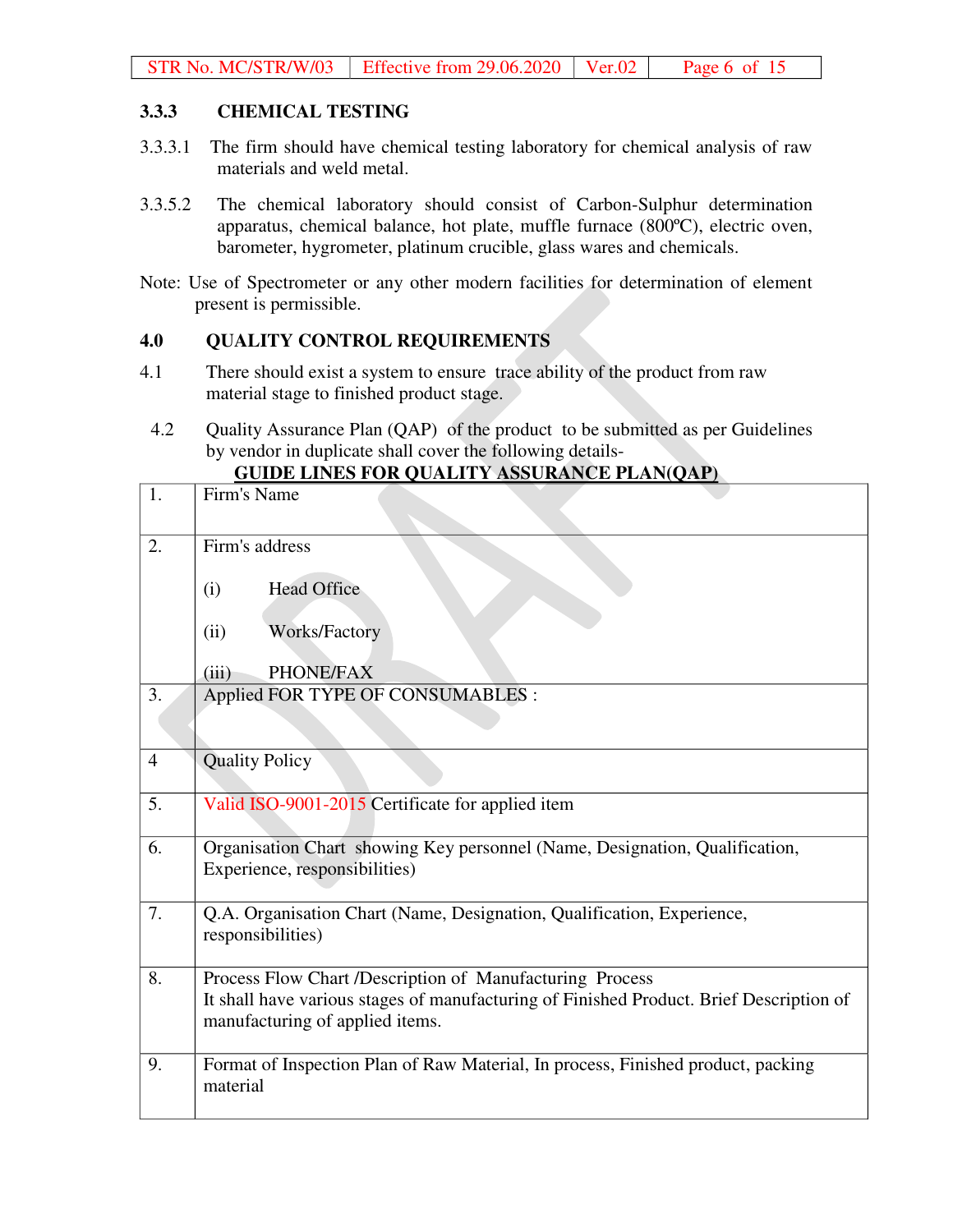|                  |                                                                            |                             |                                                               | TUTHER OF SEV  |                  |            |                                                                                          |                 |  |  |  |
|------------------|----------------------------------------------------------------------------|-----------------------------|---------------------------------------------------------------|----------------|------------------|------------|------------------------------------------------------------------------------------------|-----------------|--|--|--|
| S.               | Item                                                                       | Sample                      | Frequency                                                     | Parameters for |                  | Specifica- | Acceptance Test                                                                          | Traceability    |  |  |  |
| No.              |                                                                            | Size                        |                                                               | Inspection     |                  | tion       | Criteria/Value                                                                           |                 |  |  |  |
|                  |                                                                            |                             |                                                               |                |                  |            |                                                                                          |                 |  |  |  |
|                  |                                                                            |                             |                                                               |                |                  |            |                                                                                          |                 |  |  |  |
|                  |                                                                            |                             |                                                               |                |                  |            |                                                                                          |                 |  |  |  |
| 10.              | Laid Down Procedure regarding identification of accepted/rejected material |                             |                                                               |                |                  |            |                                                                                          |                 |  |  |  |
| 11.              |                                                                            |                             |                                                               |                |                  |            | Laid down procedure regarding disposal of rejected Material at every stages from raw     |                 |  |  |  |
|                  |                                                                            |                             | materials to Finished Product.                                |                |                  |            |                                                                                          |                 |  |  |  |
|                  |                                                                            |                             |                                                               |                |                  |            |                                                                                          |                 |  |  |  |
| 12.              |                                                                            |                             | Corrective & Preventive Action after rejection of material.   |                |                  |            |                                                                                          |                 |  |  |  |
|                  |                                                                            |                             |                                                               |                |                  |            |                                                                                          |                 |  |  |  |
|                  |                                                                            |                             |                                                               |                |                  |            |                                                                                          |                 |  |  |  |
| 13.              |                                                                            |                             | Storage Plan for raw material & Finished Product              |                |                  |            |                                                                                          |                 |  |  |  |
| 14.              |                                                                            |                             | List of Sub vendor $&$ items supplied by them                 |                |                  |            |                                                                                          |                 |  |  |  |
| 15.              |                                                                            |                             | Criteria for selection of vendor                              |                |                  |            |                                                                                          |                 |  |  |  |
| 16.              |                                                                            |                             | List of relevant IRS/IS/AWS/RDSO etc. available               |                |                  |            |                                                                                          |                 |  |  |  |
|                  |                                                                            |                             |                                                               |                |                  |            |                                                                                          |                 |  |  |  |
| 17.              |                                                                            |                             | Laid Down Procedure for Handling customer complaint           |                |                  |            |                                                                                          |                 |  |  |  |
|                  |                                                                            |                             |                                                               |                |                  |            |                                                                                          |                 |  |  |  |
| 18.              |                                                                            |                             | Detailed Policy of calibration of equipment/gauges & records. |                |                  |            |                                                                                          |                 |  |  |  |
|                  |                                                                            |                             |                                                               |                |                  |            |                                                                                          |                 |  |  |  |
| 19.              |                                                                            |                             |                                                               |                |                  |            | In House Testing facilities available for calibration with the firm                      |                 |  |  |  |
|                  |                                                                            |                             |                                                               |                |                  |            |                                                                                          |                 |  |  |  |
| S.               | Name of Master                                                             |                             | Make                                                          |                | Range            |            | Frequency of                                                                             | Traceability to |  |  |  |
| No.              |                                                                            |                             |                                                               |                |                  |            | calibration                                                                              | National        |  |  |  |
|                  |                                                                            |                             |                                                               |                |                  |            |                                                                                          | Standard        |  |  |  |
| 20.              |                                                                            |                             | Personnel Trained for In-House Calibration                    |                |                  |            |                                                                                          |                 |  |  |  |
| $\overline{S}$ . | Name                                                                       |                             | Qualification                                                 |                |                  |            | Experience                                                                               |                 |  |  |  |
| No.              |                                                                            |                             |                                                               |                |                  |            |                                                                                          |                 |  |  |  |
| 21.              |                                                                            |                             |                                                               |                |                  |            | Calibration Plan of the items identified for specified calibration in STR/Specification. |                 |  |  |  |
|                  |                                                                            |                             |                                                               |                |                  |            |                                                                                          |                 |  |  |  |
| S.               | Measuring                                                                  |                             | Ref.Para of                                                   | Range/         |                  | Frequency  | In-House/Out                                                                             | Name of         |  |  |  |
| No.              | Equipments                                                                 |                             | STR/Specn.                                                    | Accuracy       |                  |            | Source                                                                                   | Agency          |  |  |  |
| 22.              |                                                                            |                             | Calibration Plan for other measuring equipment                |                |                  |            |                                                                                          |                 |  |  |  |
|                  |                                                                            |                             |                                                               |                |                  |            |                                                                                          |                 |  |  |  |
| S.               |                                                                            | <b>Measuring Equipments</b> |                                                               | Range/         |                  | Frequncy   | In-House/Out                                                                             | Name of         |  |  |  |
| No.              |                                                                            |                             |                                                               | Accuracy       | Source<br>Agency |            |                                                                                          |                 |  |  |  |
| 23.              |                                                                            |                             | Process Capability Calculation                                |                |                  |            |                                                                                          |                 |  |  |  |
| 24.              |                                                                            |                             | Signature of quality Control                                  |                |                  |            |                                                                                          |                 |  |  |  |
|                  |                                                                            |                             | Incharge on each Page No. of                                  |                |                  |            |                                                                                          |                 |  |  |  |
|                  |                                                                            | QAP(X of Y)                 |                                                               |                |                  |            |                                                                                          |                 |  |  |  |
|                  |                                                                            |                             |                                                               |                |                  |            |                                                                                          |                 |  |  |  |

Format of Sr.9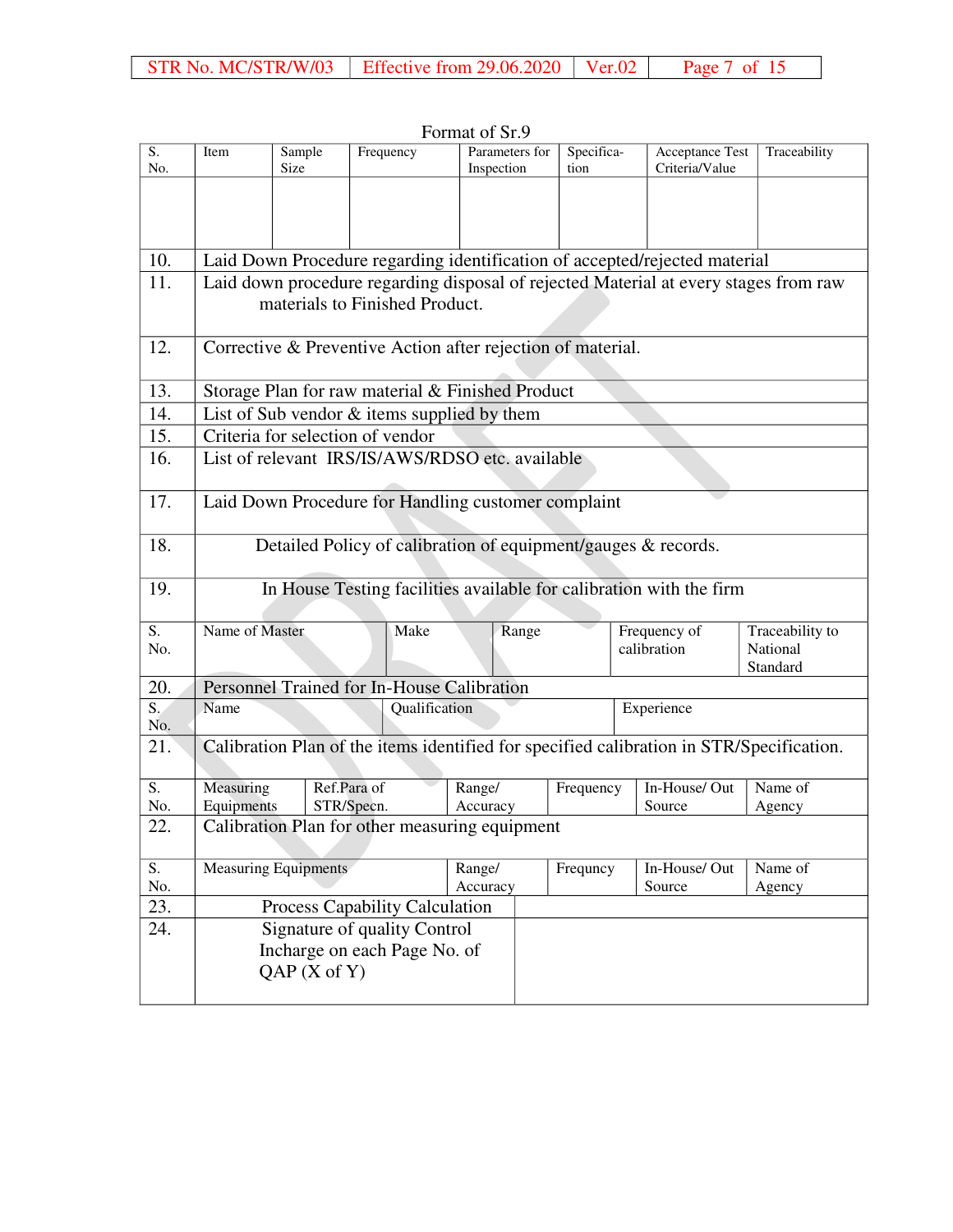#### 4.3

- i) All the technical personnel responsible for supervision and handling of products and quality control activities should have Degree in Mechanical Engineering / Metallurgical Engineering with a minimum of three (3) years experience and should be working in the firm as regular employees
- ii) Artisan staff like machinist, welder and fitter should have ITI qualification in respective trade and time to time they should have been imparted training from recognized institution in the respective trades( Enclose training documents)
- iii) All employees should be on regular role.
- 4.4 The vendor shall have acquired ISO Certification ISO : 9001 : 2015 version in respect of all the products applied for and the same shall be covered in the certification.
- 4.5 There should exist a quality manual of the firm indicating the extent of control over production and testing.
- 4.6 The firm should ensure that proper analysis is being done on monthly basis to study the rejection at various internal stages and it is documented.
- 4.7 The firm should ensure that all the relevant specifications and IS standards are available with them.
- 4.8 The firm should ensure that proper record of complaints received from users (Railways) is being maintained and corrective action is taken.
- 4.9 Calibrated quality control measuring equipment/instrument like UTM, Impact testing machine, Vernier callipers/Screw guage, Tong tester, Weight boxes etc. shall be used.
- 4.10 Minimum Qty. specified for up-gradation from Pt-II to Pt-I status as per Annex -II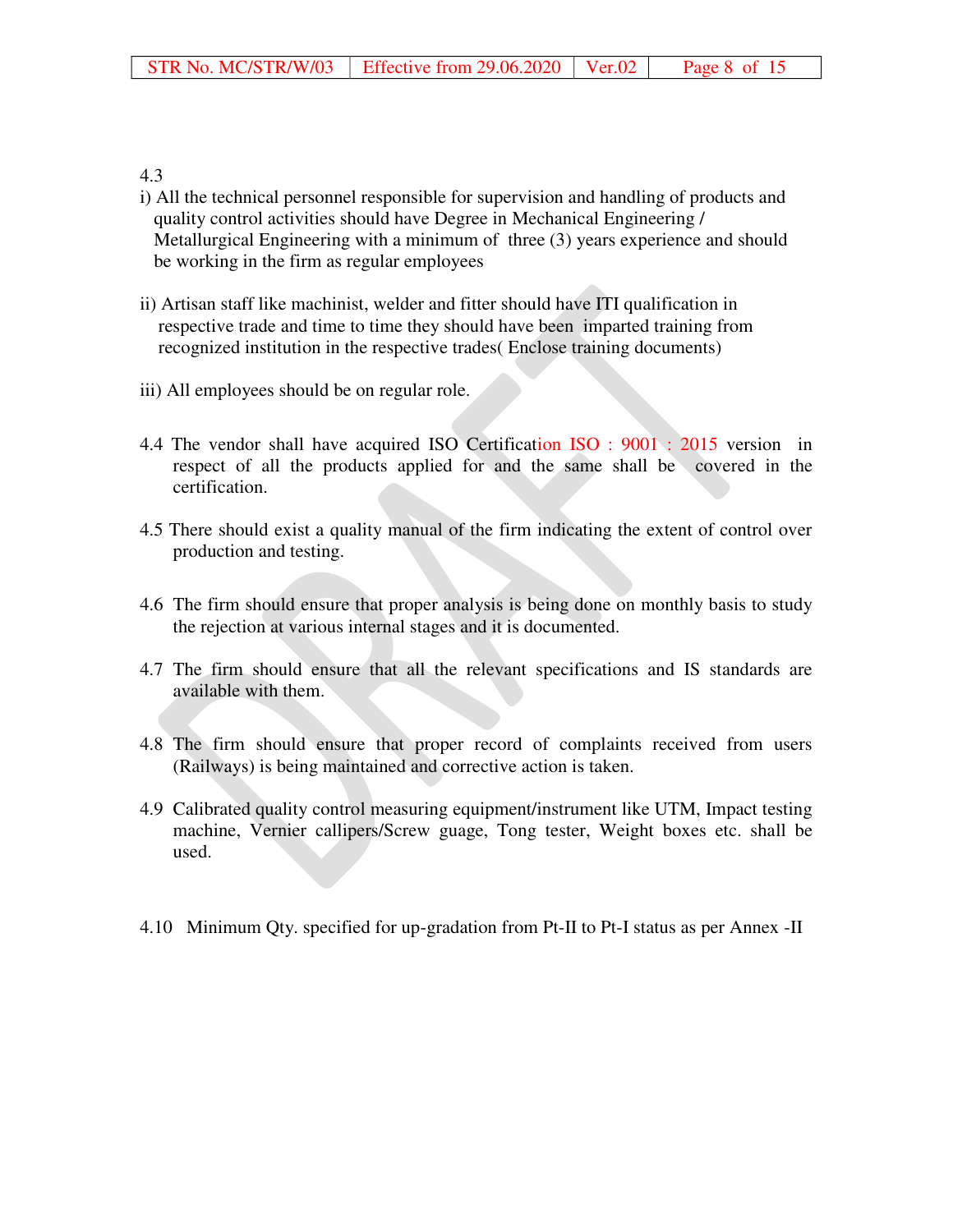#### **Annex-I**

## **ANNEXURE TO STR**

| S.No. | <b>STR</b> para | Requirement of M&P/T&P as per STR | Details of the M&P/T&P available with the firm |                 |       |      |         |       |          |           |  |
|-------|-----------------|-----------------------------------|------------------------------------------------|-----------------|-------|------|---------|-------|----------|-----------|--|
|       | no.             |                                   |                                                |                 |       |      |         |       |          |           |  |
|       |                 | Name of M&P/T&P                   | Range /                                        | Name of M&P/T&P | Model | Make | Machine | Year  | Range/   | Proof of  |  |
|       |                 |                                   | Capacity of                                    |                 |       |      | no.     | of    | Capacity | ownership |  |
|       |                 |                                   | M&P/T&P                                        |                 |       |      |         | Built |          |           |  |
|       |                 |                                   |                                                |                 |       |      |         |       |          |           |  |
|       |                 |                                   |                                                |                 |       |      |         |       |          |           |  |
|       |                 |                                   |                                                |                 |       |      |         |       |          |           |  |
|       |                 |                                   |                                                |                 |       |      |         |       |          |           |  |
|       |                 |                                   |                                                |                 |       |      |         |       |          |           |  |
|       |                 |                                   |                                                |                 |       |      |         |       |          |           |  |

## *UNDERTAKING OF THE FIRM*

*"I hereby give an undertaking that if at any time after approval is accorded, some machinery is found deficient without intimation to RDSO, and then it will be presumed that machinery was not there since beginning and firm's approval will be withdrawn immediately.''*

**Place:** 

#### **Date:** Signature **Signature Signature**

**Name in capitals & Designation** 

Stamp of the firm Note :

- 1. Details of M & P should be furnished by vendor in complete as per format given above and also furnish the details of the ownership.
- 2. It should be mandatory to inform the RDSO through FAX (followed by confirmation copy through courier/speed post )as soon as any machinery is removed from the firm's premises (even for repair etc.). RDSO should be informed again, when is brought back and made operational.

3.

**Place:** 

#### **Date:** Signature **Signature Signature Signature Signature Signature Signature**

**Name in capitals & Designation**

Stamp of the firm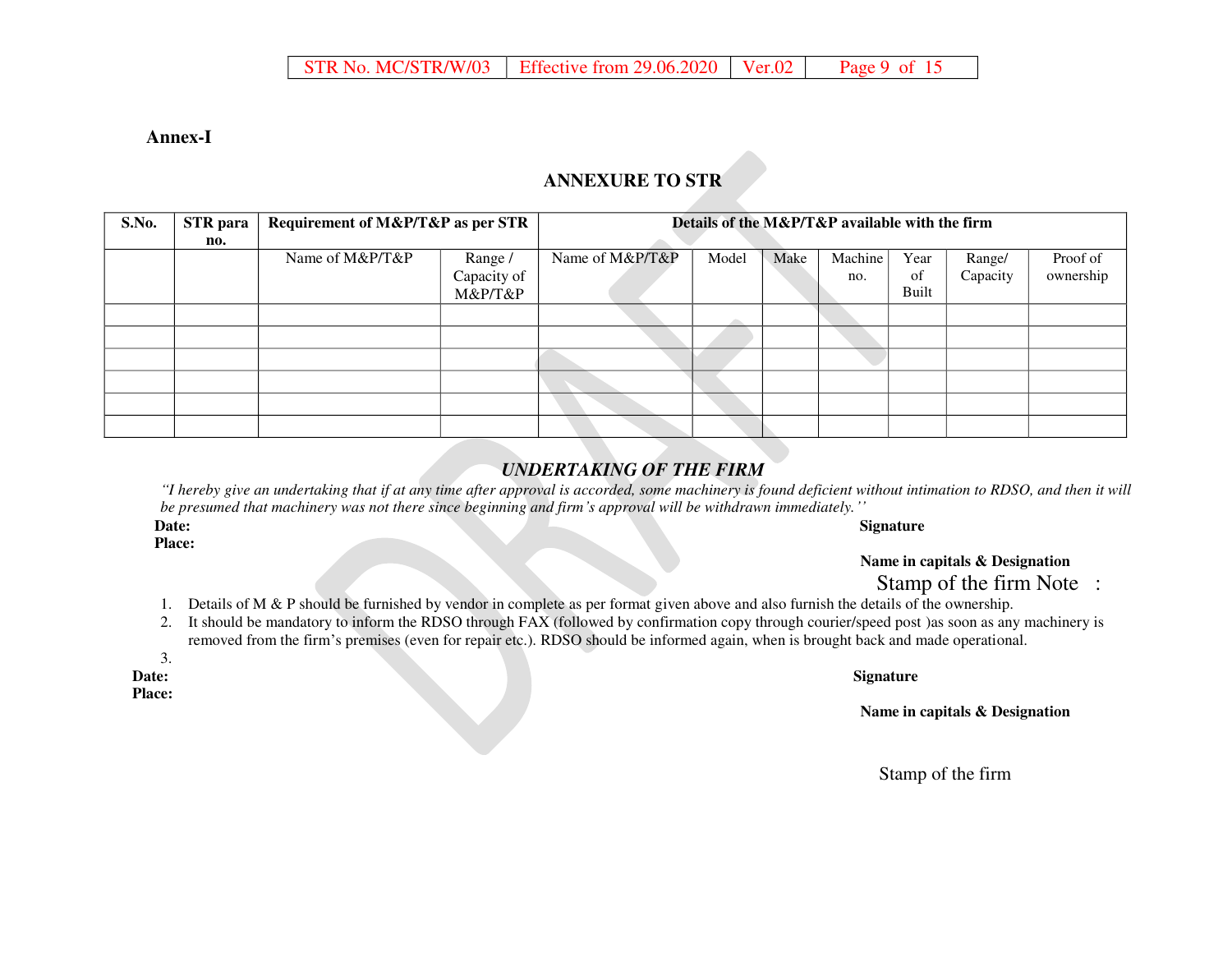**Annex-II** 

# **Minimum essential quantity of SAW Wire & Flux to be supplied to be on part-II list for consideration for up gradation in part-I**

| Sr.            | Group of SAW wire & flux | <b>Minimum Quantity to be</b>   |
|----------------|--------------------------|---------------------------------|
| No.            |                          | supplied of each class to Zonal |
|                |                          | Railways, Production units &    |
|                |                          | wagon Builders only             |
|                | <b>Group-VIIIA</b>       | 3,000Kg                         |
|                |                          |                                 |
| $\overline{2}$ | <b>Group-VIIIB</b>       | 5,000Kg                         |
|                |                          |                                 |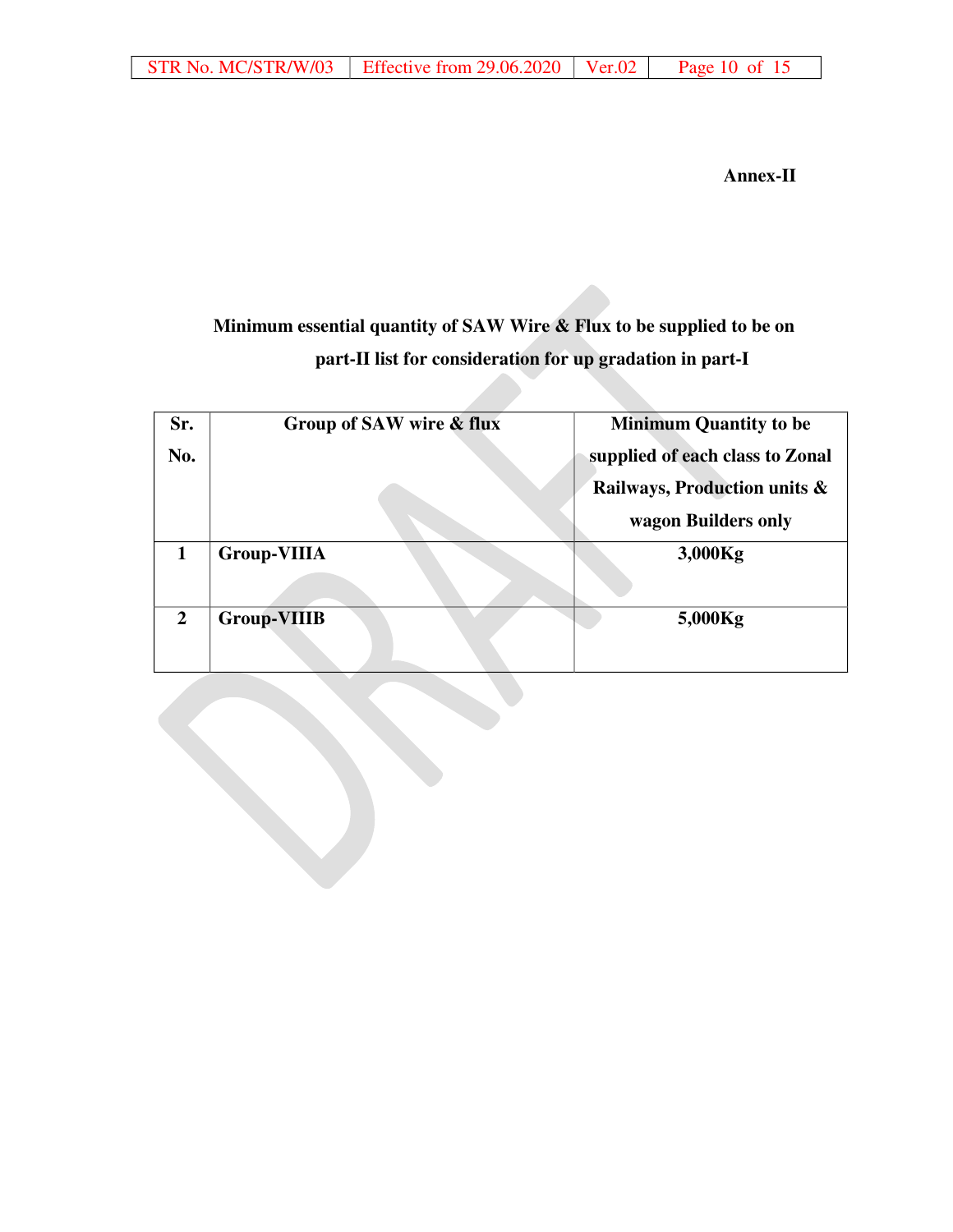## **Annex-III**

#### GOVERNMENT OF INDIA – MINISTRY OF RAILWAYS RESEARCH DESIGNS & STANDARDS ORGANISATION MANAK NAGAR, Lucknow -226 011

Questionnaire Form in connection with assessment of indigenous SAW Wire & Fluxes for Submerged Arc Welding for use on Indian Railways (Please fill up one form for each brand)

1. Name and address of the manufacturer

Head Office :

Works/Factory :

PHONE/FAX :

2. Particulars of the brand offered for Assessment (Please enclose technical leaflet) : Name of brand :

> 2.1 Classes/Grades as per IRSM-39/01 for which required to be assessed :

2.2 Code No. as per BIS Specn. No. & Year :

2.3 AWS Specification & Code :

2.4 Current Conditions i) Sizes manufactured, current Conditions with corresponding grade of flux : ii) current Conditions with corresponding grade of wire :

| Diameter of<br>Wire(mm) | Voltage | Current range<br>(Amp) | Travel speed |
|-------------------------|---------|------------------------|--------------|
|                         |         |                        |              |
|                         |         |                        |              |
|                         |         |                        |              |
|                         |         |                        |              |

3.5 Type of wire/Flux:

3. Whether offered for initial assessment or periodic check :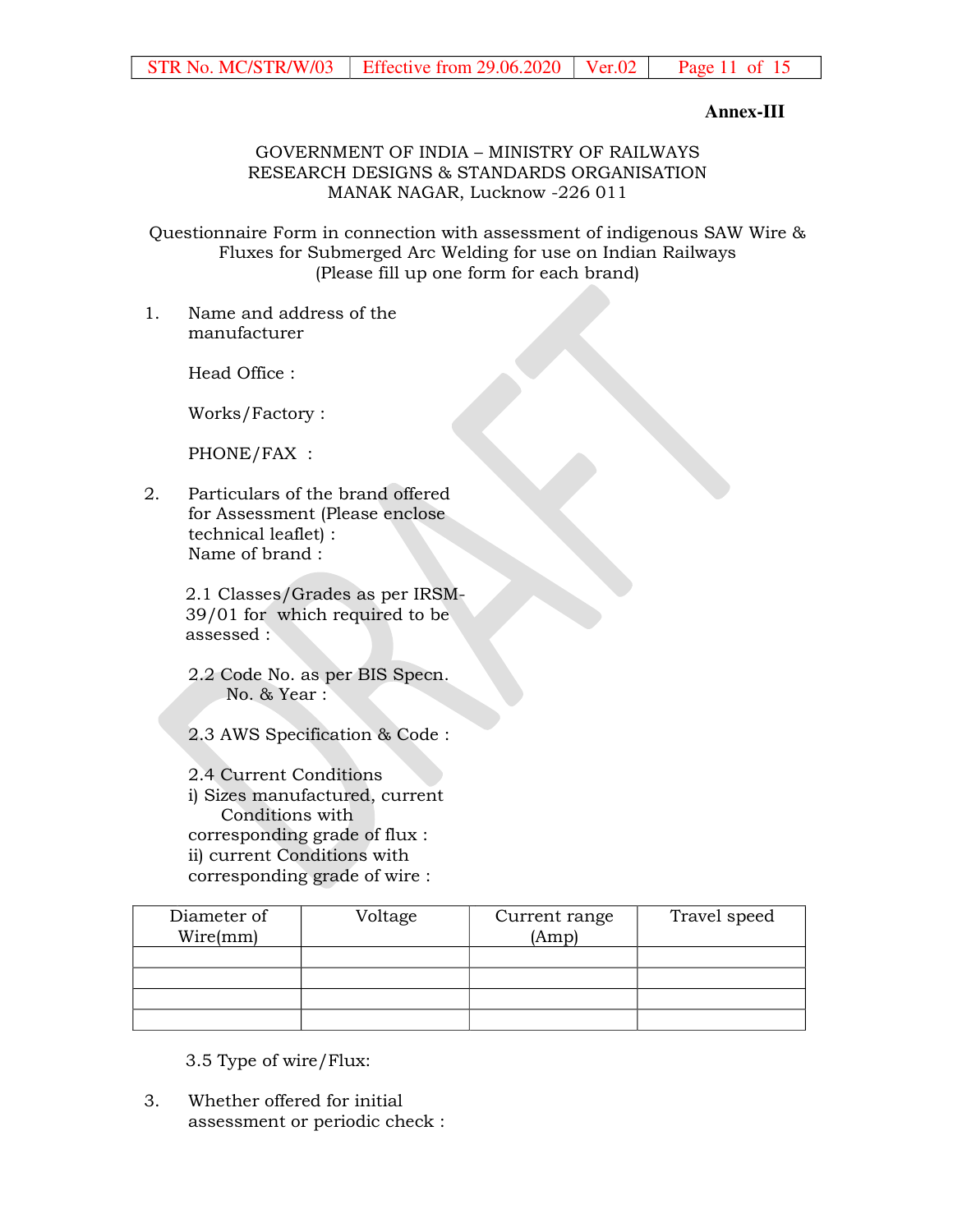- 4. Whether the offered brand is being checked at periodic intervals for production control. If yes, please indicate test results for minimum two sizes of wire/ properties of flux & weld metal test results made with to sizes of corresponding grade of wire.
- 5. Whether the brand has been approved by NTH/BIS/LLOYODS Shipping or other approving Agency, If yes, submit a copy of approval Certificate :
- 6. Whether the brand offered is in regular production? If yes, please indicate average annual production :
- 7. Price per Kg : (for information only)

Size Rs…..

8. Special characteristics/ recommendation for the brand, if any :

Note :

- 1. All the items are to be filled properly. Please write N.A. if not applicable. Form will be rejected without any further reference.
- 2. In case of customer complaint or failure to adhere to delivery schedule causing inconvenience to consignee, appropriate action will be taken against the firm as per extant DOP, RDSO's decision in this regard shall be final.
- 3. All dispute subject to Lucknow jurisdiction.

It is certified that QAP approved by RDSO is being followed and recipe and process have not been changed.

Encl :

1. Tech. Leaflet Signature of competent authority with designation and seal

2. BTC in standard format for wire/ Flux(properties of flux & weld deposit in combination with respective grade of wire)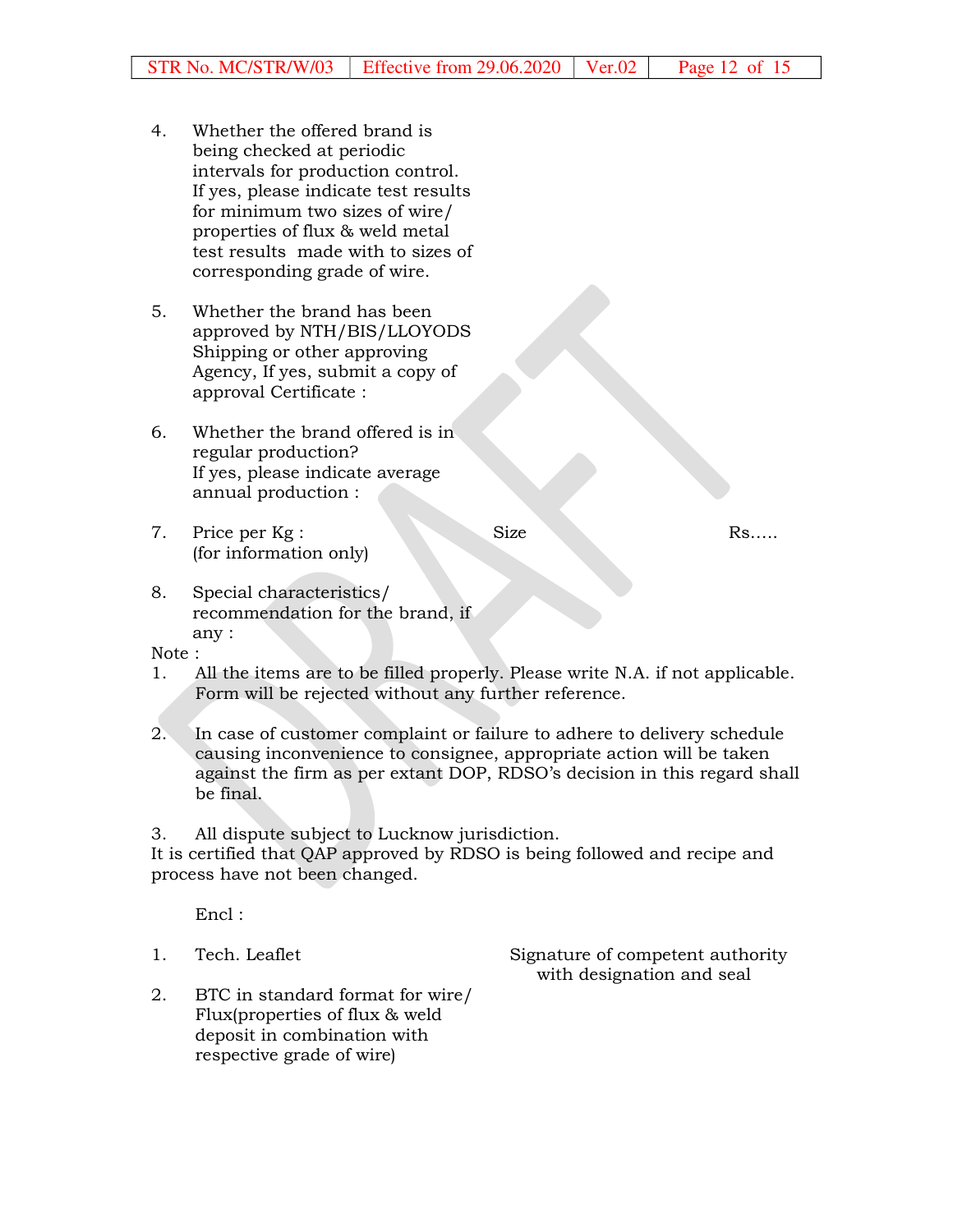#### **Annex-IV**

## **BTC STANDARD FORMAT FOR Test Results For SAW Wire**

## **Test No……………….. Dt : …………………**

1. Sample Details :

| Sample<br>Code<br>No./Brand | IRS Grade<br>of Wire | Batch No. | Date of<br>manufacture | Size (mm) | Packaging as per<br>$IRS: M-39-01$ | Quality of wire & Wire spool<br>$($ as per IRS M 39-01) |            |  |
|-----------------------------|----------------------|-----------|------------------------|-----------|------------------------------------|---------------------------------------------------------|------------|--|
|                             |                      |           |                        |           |                                    | Wire                                                    | Wire spool |  |

# 2. Chemical Composition of wire :

| Elements%                             | ∼ | Mn | $\mathbf{S}1$ |  | IN1 | Ċr | Mo | Ċu | Any other<br>element |
|---------------------------------------|---|----|---------------|--|-----|----|----|----|----------------------|
| Bare Wire                             |   |    |               |  |     |    |    |    |                      |
| Specified value as<br>per IRSM -39/01 |   |    |               |  |     |    |    |    |                      |

- 
- 
- 3. Cast & Helix : 4. Percentage of copper in coating (by Wt.) :
- 5. Storage Stability Test 6. Any other test (Pl. Specify

Note : Please fill up all the boxes. Write N.A. if not applicable.

Signature of QC Incharge/Chemist